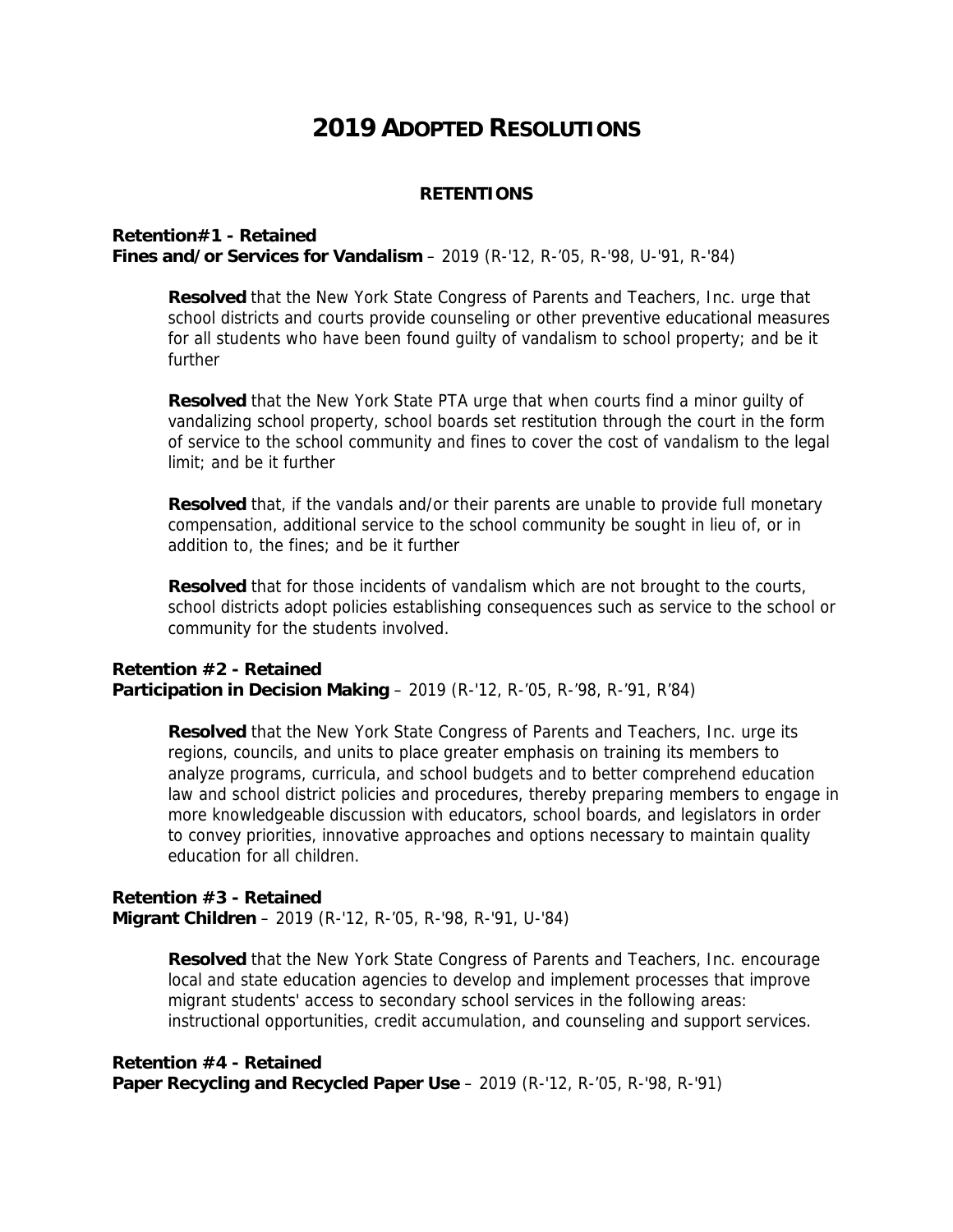**Resolved** that the New York State Congress of Parents and Teachers, Inc. urge units and councils to reduce paper waste and encourage schools to reduce paper waste; and be it further

**Resolved** that the New York State PTA encourage PTAs at local, region, state, and national levels to use recycled paper in their PTA work; and be it further

**Resolved** that the New York State PTA urge the National PTA to promote the use of recycled paper and paper recycling in schools.

#### **Retention #5 - Retained Healthy Choices –** 2019 (R-'12, R'05)

**Resolved** that the New York State Congress of Parents and Teachers, Inc. raise awareness of and educate children and youth, parents, school personnel, and the community about healthy choices; and be it further

**Resolved** that New York State PTA encourage units and councils to advocate for healthy choices in the home, school and community; and be it further

**Resolved** that New York State PTA urge parents to participate in school wellness committees and work to establish policies regarding healthy choices; and be it further

**Resolved** that New York State PTA encourage decision makers, including legislators, to implement, support and fund programs and activities that foster healthy choices.

## **Retention #6 - Retained Elimination of Trans Fats from School Foods –** 2019 (R-'12, R'05)

**Resolved** that the New York State Congress of Parents and Teachers, Inc. is concerned about obesity and other diet-related diseases and their effects upon children and youth, and supports the elimination of non-naturally occurring trans fats from school foods; and be it further

**Resolved** that the New York State PTA actively work to reduce non-naturally occurring trans fats from school meals, a la carte vending choices, foods available for sale at afterschool events and other events, and foods used in fundraising; and be it further

**Resolved** that the New York State PTA encourage units and councils to work actively to educate school administrators, faculty, food service providers, parents and children about healthy food choices.

## **Retention #7 - Retained Safeguarding Exploited and Missing Children** – 2019 (R-'12, R-'05, R-'98, R-'91, R-'84)

**Resolved** that the New York State Congress of Parents and Teachers, Inc. urge their school districts to develop procedures for the registration of new students that would include a special check on individual students whose records are missing, incomplete, or suspicious to verify their validity; and be it further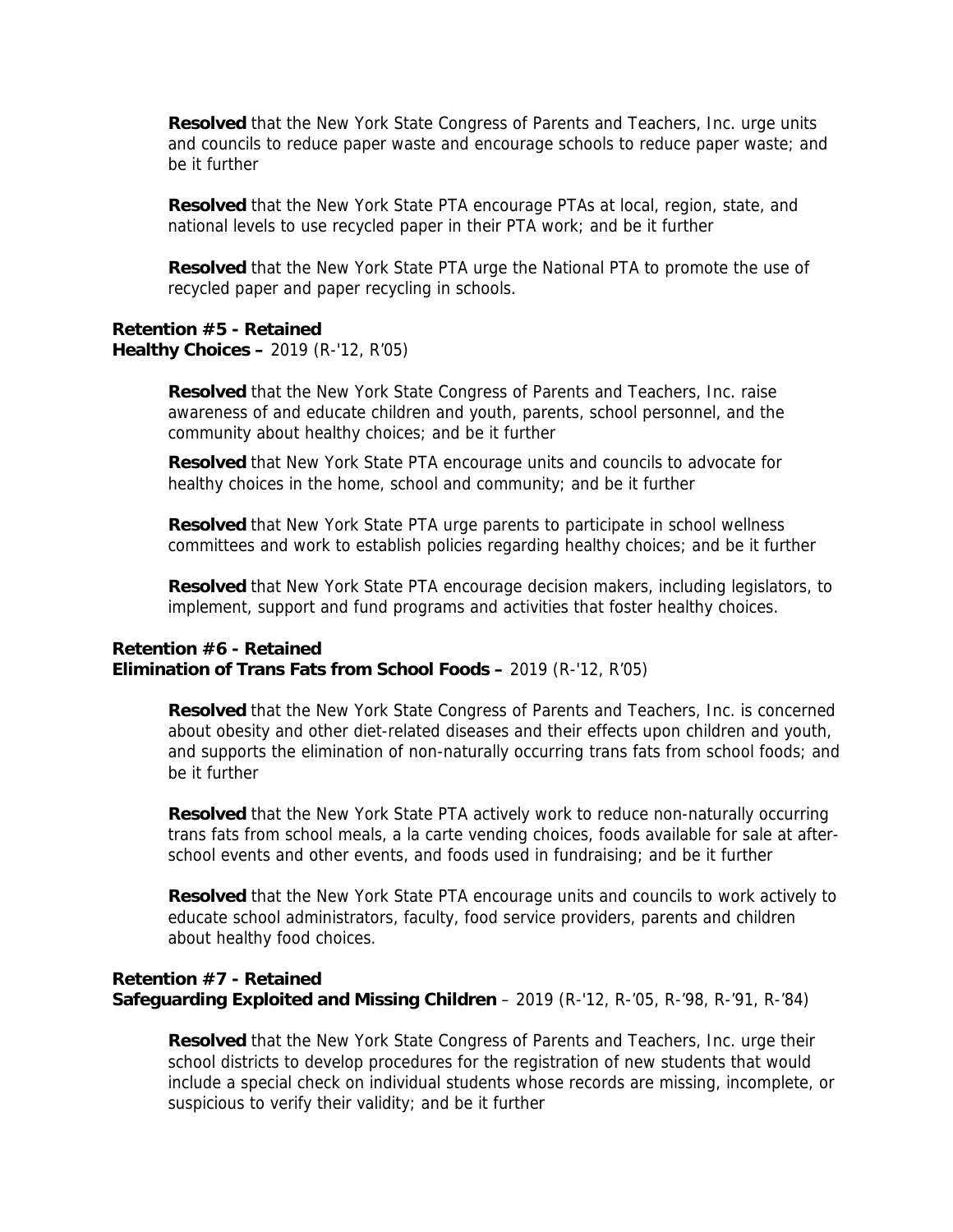**Resolved** that the New York State PTA seek and support legislation that will toughen the laws and enforce more stringent punishment of perpetrators of serious and repeated sexual abuse crimes and murders against children.

## **Retention #8 - Retained TV and Internet Control Devices** – 2019 (R-'12, R-'05, U-'98, R-'91, R-'84)

**Resolved** that the New York State Congress of Parents and Teachers, Inc. urge PTA units to educate their members as to the availability of parent control devices for both TV and the Internet.

## **Retention #9 - Retained Ban of Standardized Testing of Young Children** – 2019 (U-'12, R-'05, R-'98, R-'91)

**Resolved** that the New York State Congress of Parents and Teachers, Inc. urge local school districts to stop the mass use of standardized tests from preschool through second grade (with exception of mandated bilingual and certain special education assessments); and be it further

**Resolved** that the New York State PTA urge local school districts to develop and replace standardized tests below the third grade with alternative assessment methods that go by various names (authentic, appropriate, performance based and direct) and will provide useful data and genuine accountability; and be it further

**Resolved** that the New York State PTA urge that the State Education Department, State Board of Regents, State Legislature, and local school districts NOT call for new or additional standardized tests below the third grade and NOT rely on existing standardized tests below the third grade as indicators of educational progress; and be it further

**Resolved** that the New York State PTA urge councils and local units to provide information to parents about developmentally appropriate alternative means of assessment.

**Retention #10 - Retained Fundraising Position** – 2019 (R-'12, R-'05, R-'98)

> **Resolved** that the New York State Congress of Parents and Teachers, Inc. seek to prevent the exploitation of children through PTA fundraising; and be it further

> **Resolved** that children and youth should never sell door-to-door for PTA; and be it further

**Resolved** that children and youth should never be offered prize incentives for fundraising; and be it further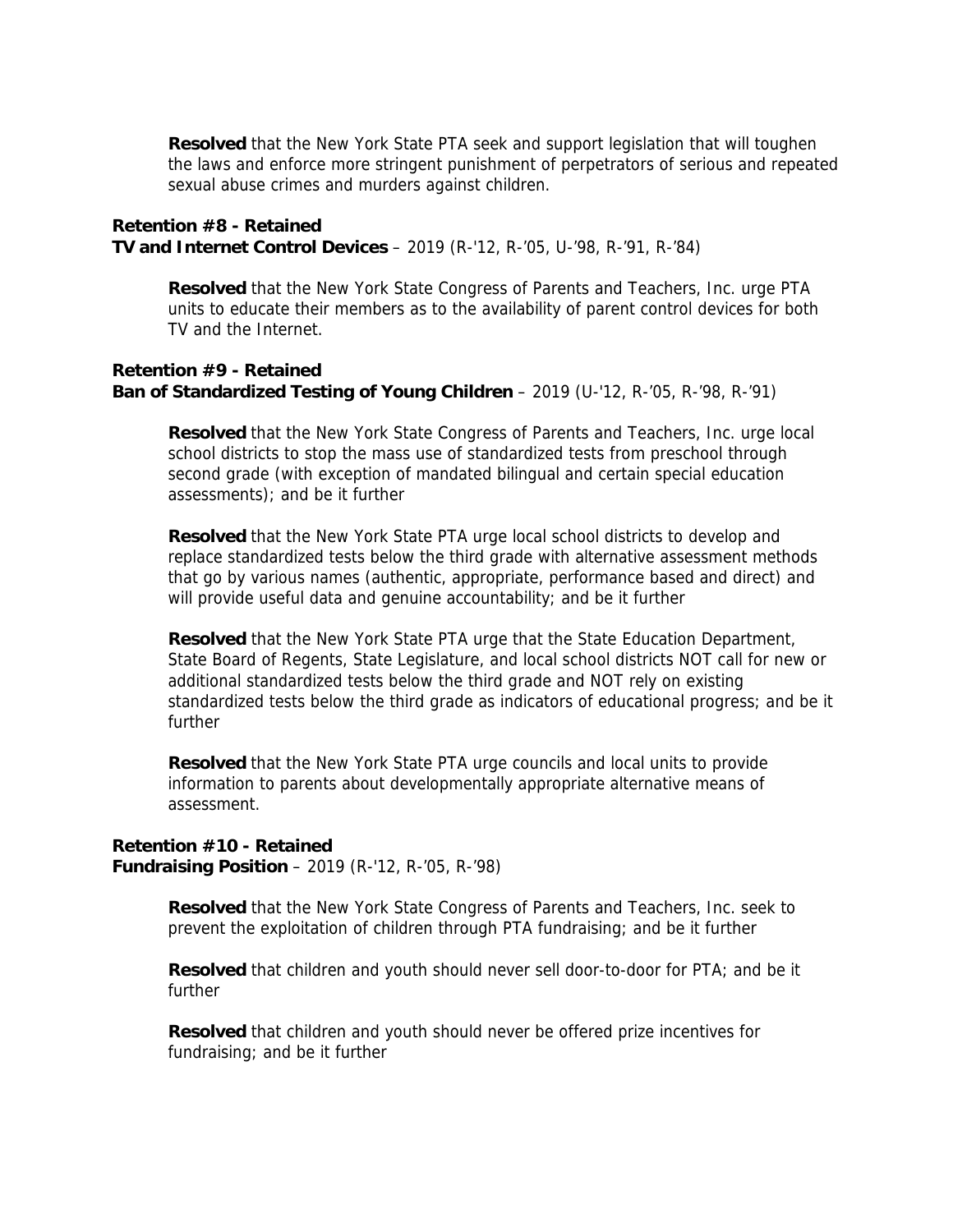**Resolved** that the New York State PTA educate its units and councils about the dangers involved in fundraising practices which utilize children in the generation of sales and revenue; and be it further

**Resolved** that all PTAs re-examine their fundraising practices as to whether those activities promote PTA's objects and purposes.

## **Retention #11 - Retained Identifying Unsafe School Crossings on State Roads** – 2019 (R-'12, R-'05, R-'98)

**Resolved** that the New York State Congress of Parents and Teachers, Inc. support the passage of legislation which would enable the Department of Transportation to expend funds on identified risk areas and for the purpose of erecting, maintaining, and upkeep of traffic signals on state, county, and local roads.

## **UPDATES**

#### **Update #1 - Adopted as presented**

**Underage Access Resulting from the Direct Shipping of Alcoholic Beverages** – 2019 (U-'12, U-'05, R-'98)

**Resolved** that the New York State Congress of Parents and Teachers, Inc. seek and support legislation that would make the sale of alcoholic beverages over the Internet to minors and the subsequent delivery to minors a felony with increased fines and penalties; and be it further

**Resolved** that the New York State PTA seek and support legislation that would prohibit marketing via social media, as well as traditional advertising platforms, geared to attracting youth; and be it further

**Resolved** that the New York State PTA urge units and councils to educate their members about the ease of access to alcohol on the Internet, by mail, by telephone and through the use of credit/debit cards and any other electronic payment methods; and be it further

**Resolved** that the New York State PTA urge units and councils to educate their members about the risks involved and the need for vigilance in safeguarding credit cards.

## **Update #2 - Adopted as presented**

**Marijuana** – 2019 (R-'12, R-'05, R-'98, U-'91, R-'84)

**Resolved** that the New York State Congress of Parents and Teachers, Inc. reaffirm its position against the legalization of marijuana, except for medical use approved by the Food and Drug Administration or New York State Law, and continue to work toward the education of children, parents, families, and communities regarding the harmful effects of recreational marijuana use.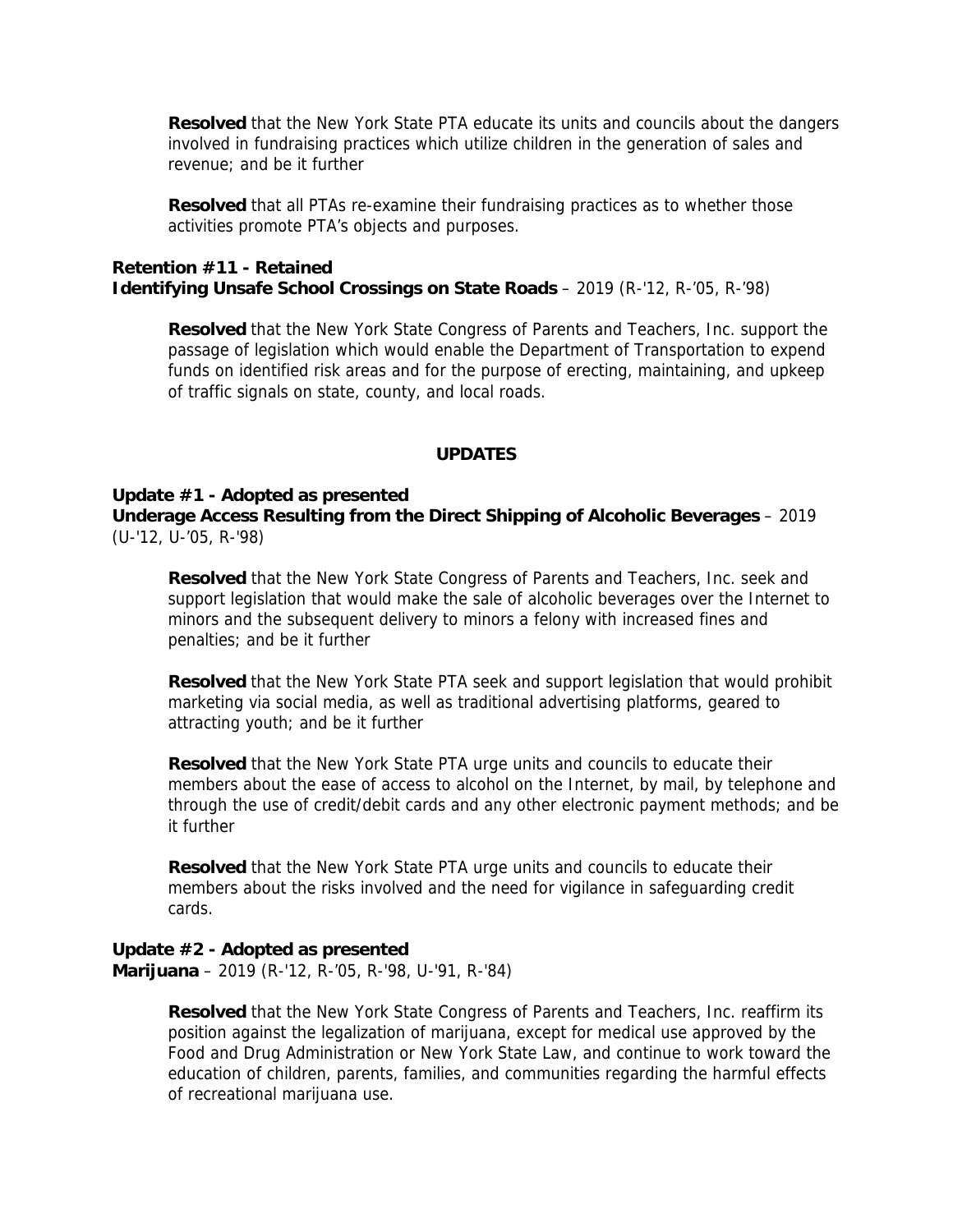#### **Update #3 - Adopted as presented**

**Fair Housing** – 2019 (U-'12, U-'05, R-'98, R-'91, R-'84)

**Resolved** that the New York State Congress of Parents and Teachers, Inc. urge its units to be aware of discriminatory housing practices against families with children, particularly single-parent, minority, and LGBTQ+ (lesbian, gay, bi-sexual, transgender, queer (or questioning) and others) families and families of children and adults with special needs; and be it further

**Resolved** that the New York State PTA urge units to promote programs disseminating information of fair housing laws and the rights of individuals under those laws; and be it further

**Resolved** that the New York State PTA support measures to strengthen existing laws to promote stronger enforcement of fair housing laws.

## **Update #4 - Adopted as presented Absentee Notification Procedures** – 2019 (R-'12, R-'05, R-'98, R-'91, U-'84)

**Resolved** that the New York State Congress of Parents and Teachers, Inc. seek legislation that would repeal sections 2c and 2d of the New York State Education Law 3213\*; and be it further

**Resolved** that the New York State PTA seek legislation that would require that persons in parental relationships of all school-aged students be notified that they may submit a written request for notification of a child's absence from school; and be it further

**Resolved** that the written request includes the telephone number of the person or persons to be notified and any other information to facilitate communication; and be it further

**Resolved** that said notification take place by the most prompt and expedient manner possible by a person or persons authorized by the school district; and be it further

**Resolved** that the New York State PTA urge its units and councils to educate persons in parental relationships as to the reasons for and significance of completion of the request for notification form.

\* New York State Education Sections 3213c and d refer only to elementary students. This PTA resolution provides a similar process for all students.

## **Update #5 - Adopted as presented Air Quality Standards in Indoor Ice Arenas** – 2019 (R-'12)

**Resolved** that the New York State Congress of Parents and Teachers, Inc. urge the New York State Department of Health (NYSDOH) to establish air quality standards of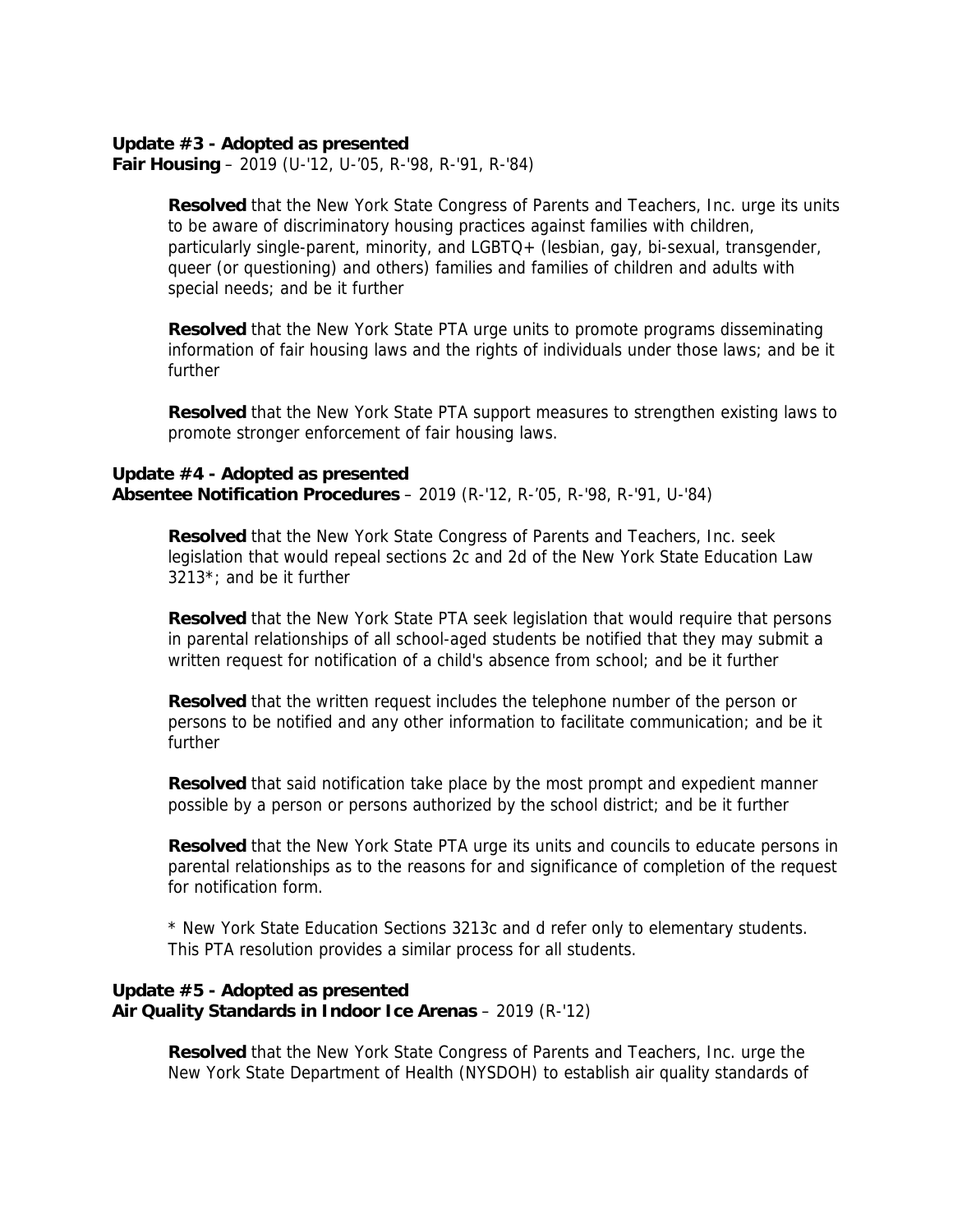less than 20 parts per million (ppm) for carbon monoxide (CO), within enclosed ice arenas; and be it further

**Resolved** that the New York State PTA urge the NYSDOH to establish air quality standards of less than 0.3 ppm of nitrogen dioxide (NO2), within enclosed ice arenas; and be it further

**Resolved** that the New York State PTA urge the NYSDOH to establish air quality standards of less than 50 micrograms per cubic meter for coarse particulate matter (PM10) and less than 12 micrograms per cubic meter for fine particulate matter (PM 2.5) within enclosed ice arenas; and be it further

**Resolved** that the New York State PTA support legislation for low emission or electric ice resurfacers, including proper maintenance thereof within enclosed ice arenas; and be it further

**Resolved** that the New York State PTA seek and support legislation that requires adequate ventilation, and the installation of air quality measuring devices in all enclosed ice arenas; and be it further

**Resolved** that the New York State PTA seek and support regulations requiring proper training of operators and staff in maintenance and use of equipment and in emergency procedures; and be it further

**Resolved** that the New York State PTA urge its units, councils and regions to advocate for the education of parents/guardians and community members about the dangers of elevated levels of CO, NO2 and particulate matter in enclosed ice arenas.

#### **Update #6 - Adopted as presented**

**Reducing & Phasing Out the Purchase of Polyvinyl Chloride (PVC) Plastic in New York Schools** – 2019 (R-'12)

**Resolved** that the New York State Congress of Parents and Teachers, Inc. seek and support legislation that would reduce and phase out the use of PVC products at all New York State school facilities; and be it further

**Resolved** that the New York State PTA urge school districts and the New York State Education Department (NYSED) to develop green procurement policies to reduce and phase out the use and purchase of PVC building materials and office and education supplies in school facilities where safer cost effective alternatives are available; and be it further

**Resolved** that the New York State PTA and its constituent units educate parents and community members about the potential health effects of PVC and work to eliminate PVC products at all PTA sponsored events.

#### **Update #7 - Adopted as presented**

**Equitable Distribution of State Aid** – 2019 (R-'12, R-'05, R-'98, R-'91, R-'84)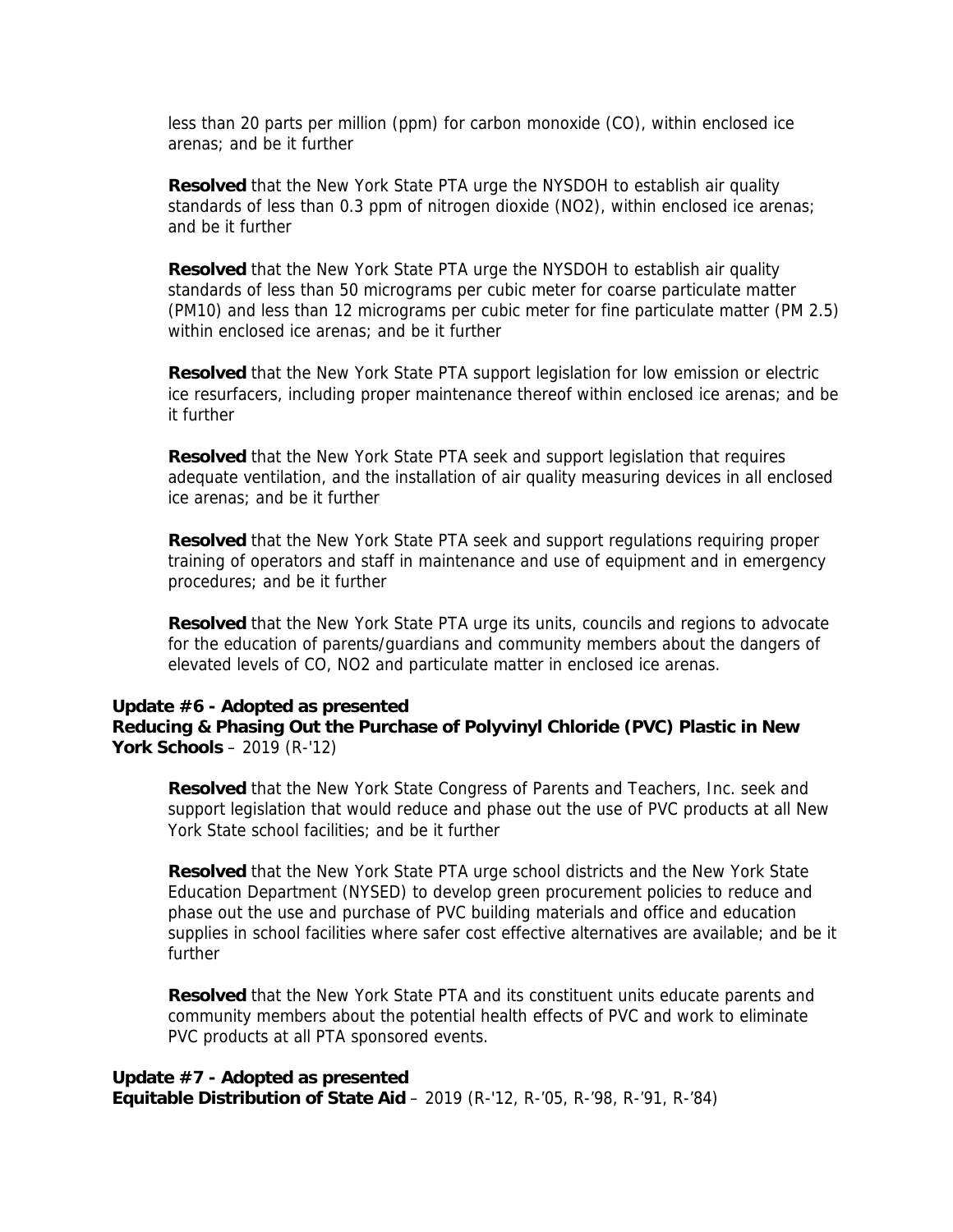**Resolved** that the New York State Congress of Parents and Teachers, Inc. support full, equitable and adequate funding of all public schools, and development of an equitable distribution of state aid funds to provide equal and equitable educational opportunities for all public school students; and be it further

**Resolved** that the New York State PTA continue to urge the legislature and the governor to increase financial support of public education to ensure beyond a sound basic education for all children.

## **Update #8 - Adopted as presented Mental Health and Substance-Use Insurance Parity - 2019 (U-'12, U-'05)**

**Resolved** that the New York State Congress of Parents and Teachers Inc. urge PTA units and councils to work to educate parents and the school community about parity issues and available mental health and substance use services and programs.

## **Update #9 - Adopted as presented Awareness of Medication Management in Schools** – 2019 (R-'12, R-05, R-'98)

**Resolved** that the New York State Congress of Parents and Teachers, Inc. urge units and councils to encourage school districts to ensure implementation of New York State regulations and guidelines as well as school policies and procedures regarding administration and management of prescription medication; and be it further

**Resolved** that New York State PTA urge units and councils to provide programs and information to raise awareness through education of adults in a parental role regarding access to medications; and be it further

**Resolved** that the New York State PTA support annual in-service programs for faculty and staff that include awareness of symptoms of identified medical conditions for students under their supervision.

#### **Update #10 - Adopted as presented Ingredient Labeling** – 2019 (R-'12, R-'05, R-'98, R-'91, R-'84)

**Resolved** that the New York State Congress of Parents and Teachers, Inc. support legislation that would require full disclosure, in clear language, of all ingredients and additives (including chemical additives), on food, drug, water, and cosmetic labels; and be it further

**Resolved** that the New York State PTA encourage its units and councils to educate its members as to the importance of reading labels and understanding the possible significance of the effects of the listed ingredients on the human body in order to protect the nutrition and health of children.

# **Update #11 - Adopted as presented Teaching Our Children Personal Safety** – 2019 (R-'12, R-'05, R-'98, R-'91)